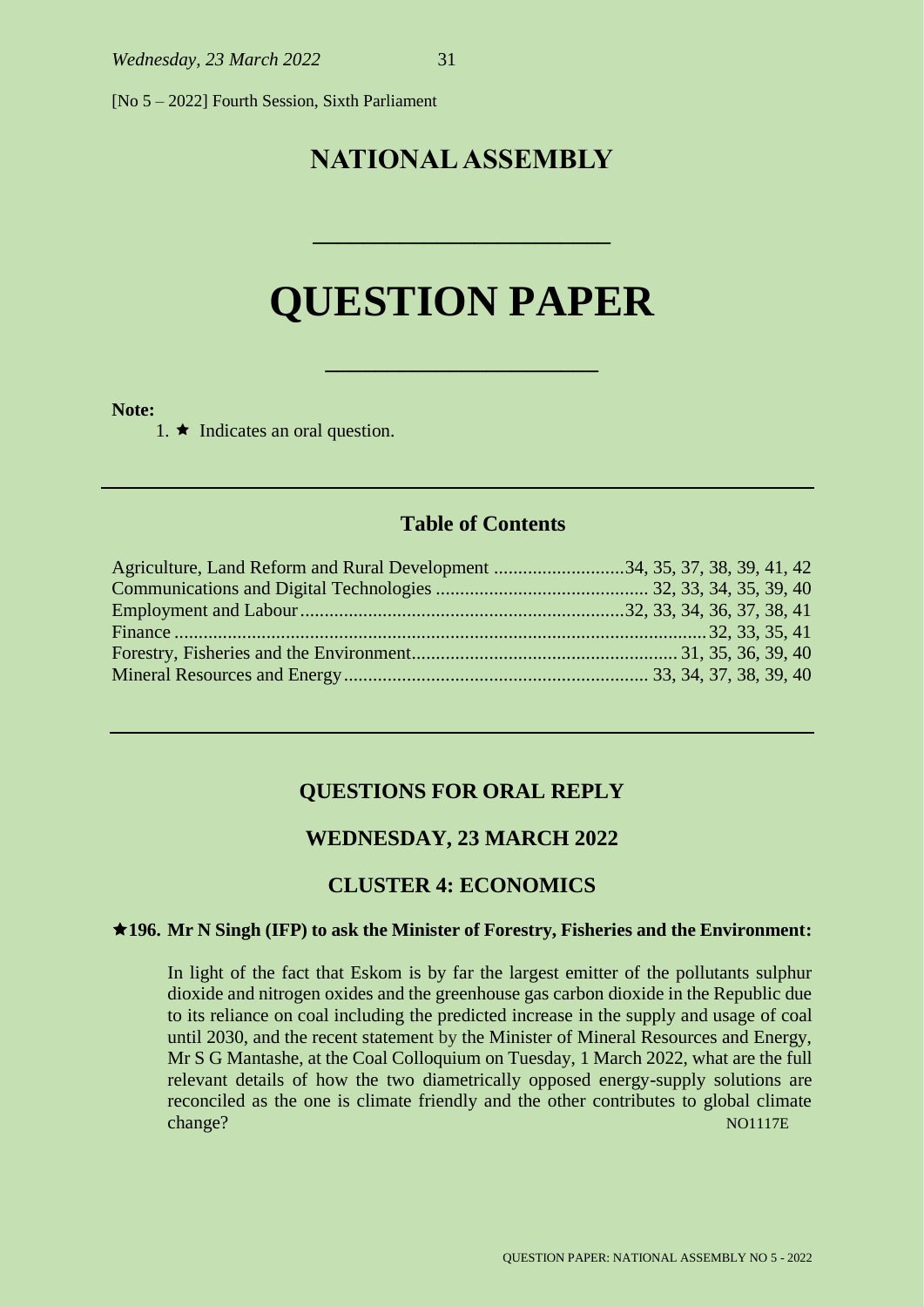## **180. Mr B M Maneli (ANC) to ask the Minister of Communications and Digital Technologies:**

Noting that the SA Post Office (SAPO) has presented turnaround strategies which the National Treasury has declined to fund, owing to the lack of positive results in previous funded strategies, (a) how does her department intend to ensure that SAPO stays afloat, despite the demerger of the Postbank and (b) what measures of intervention is her department putting in place to ensure that SAPO services are delivered, especially to the rural poor? NO1100E

## **220. Dr D T George (DA) to ask the Minister of Finance:**

With reference to his announcement during his Budget Speech on 23 February 2022 that he would engage with stakeholders regarding the possible restructuring of the fuel pricing methodology, (a) with which stakeholders has he held engagements to date and (b) what are the details of the elements of the fuel price methodology that are expected to be restructured? Note that the set of the set of the set of the set of the set of the set of the set of the set of the set of the set of the set of the set of the set of the set of the set of the set of the set of the s

## **194. Mr S N Swart (ACDP) to ask the Minister of Finance:**

What (a) does the National Treasury envisage the impact of the Russian invasion of Ukraine would be on the economic growth and recovery prospects for the global and the South African economy and (b) steps will he take to minimise the impact on ordinary South Africans? Note that the contract of the contract of the contract of the contract of the contract of the contract of the contract of the contract of the contract of the contract of the contract of the contrac

## **181. Mr B M Maneli (ANC) to ask the Minister of Communications and Digital Technologies:**

What (a) has she found sets the current turnaround strategy of the SA Post Office (SAPO) apart from the previous strategies and (b) effective measures does her department propose, that will ensure long term sustainability for SAPO? NO1101E

## **192. Mr A M Shaik Emam (NFP) to ask the Minister of Employment and Labour:**

In light of the exploitation of South African workers, including foreign nationals, by local Chinese-owned businesses in the Republic, what total number of (a) Chinese businessmen have been found guilty of violating the Labour Relations Act, Act 66 of 1995, by employing undocumented workers and (b) departmental officials have been arrested and/or charged with failing to ensure that Chinese businesses comply with the labour laws of the Republic? Notified the Notation of the Republic expansion of the Republic expansion of the No

## **182. Ms N J Kubheka (ANC) to ask the Minister of Communications and Digital Technologies:**

How has she found will the social compact that has been established in the Information and Communications Technology and Broadcasting sector assist her department to fulfil its mandate on bridging the digital divide by (a) providing opportunities for small operators in the sector and (b) creating employment? NO1102E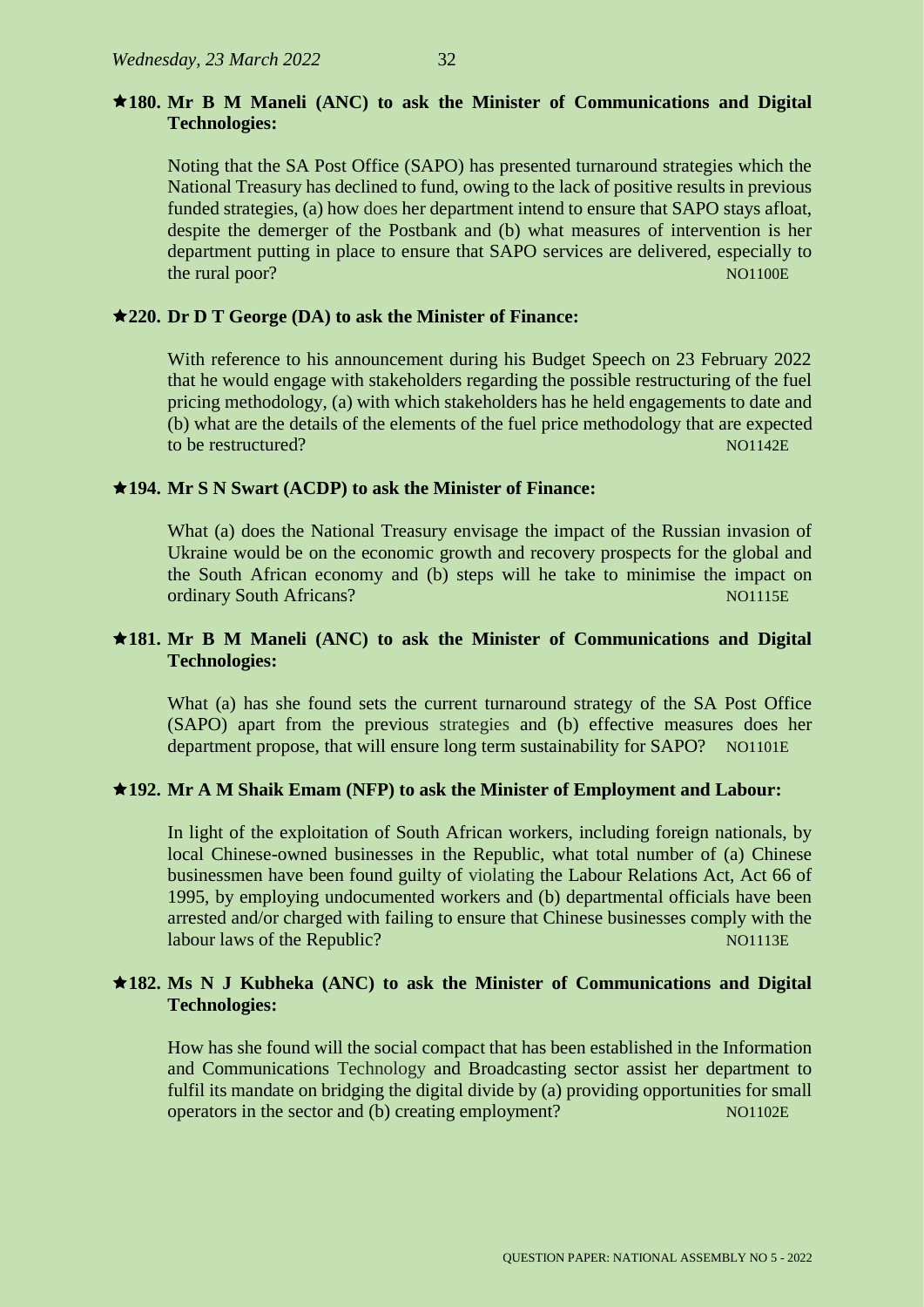## **212. Mr M S Malatsi (DA) to ask the Minister of Communications and Digital Technologies:**

Given that the SA Post Office has not been profitable for several years, what steps will her department take to ensure the financial sustainability of the SA Post Office in the (a) short- and (b) long term?  $N01134E$ 

## **223. Mr N F Shivambu (EFF) to ask the Minister of Finance:**

Considering the several commitments previously made by the National Treasury, what (a) measures has he put in place to establish a state-owned bank and (b) will be the process going forward to ensure that a state-owned bank is established? NO1145E

## **183. Mr X S Qayiso (ANC) to ask the Minister of Finance:**

Given that he announced in his Budget Speech on 23 February 2022 that the corporate income tax rate would be reduced from 28% to 27% for companies with the year of assessment ending on or after 31 March 2023, (a) how will the National Treasury ensure that the reduction of corporate income tax will encourage corporates to invest in our economy and (b) what measures are in place to close the opportunities for tax base erosion and profit shifting by companies? NO1104E

## **184. Mr M G Mahlaule (ANC) to ask the Minister of Mineral Resources and Energy:**

Whether, in light of the high crude oil prices due to the impact of the conflict between Russia and its neighbour, Ukraine and the closure of domestic refineries, his department intends to review the appropriateness of its Strategic Stocks Policy to develop implementation mechanisms for the storing and rotation of refined petroleum products as part of the Strategic Reserve of Fuel; if not, why not; if so, what are the relevant details? NO1105E

## **185. Mr M J Wolmarans (ANC) to ask the Minister of Mineral Resources and Energy:**

Since the drastic increases in the oil prices due to the conflict between Russia and its neighbour Ukraine, which directly impacts on the cost of Eskom's generation due to its dependence on diesel to run Open Cycle Gas Turbines while gas is often cited as a short- and medium-term solution to the Republic's generation constraints, given its regional and domestic abundance, how does his department intend to implement its plan for the creation of a gas industry through power generation from gas as an anchor customer? NO1106E

## **207. Dr M J Cardo (DA) to ask the Minister of Employment and Labour:**

What (a) is the name of each person who is responsible for drafting his department's National Labour Migration Policy and (b) total amount in Rands did it cost his department to draft the specified policy? NO1129E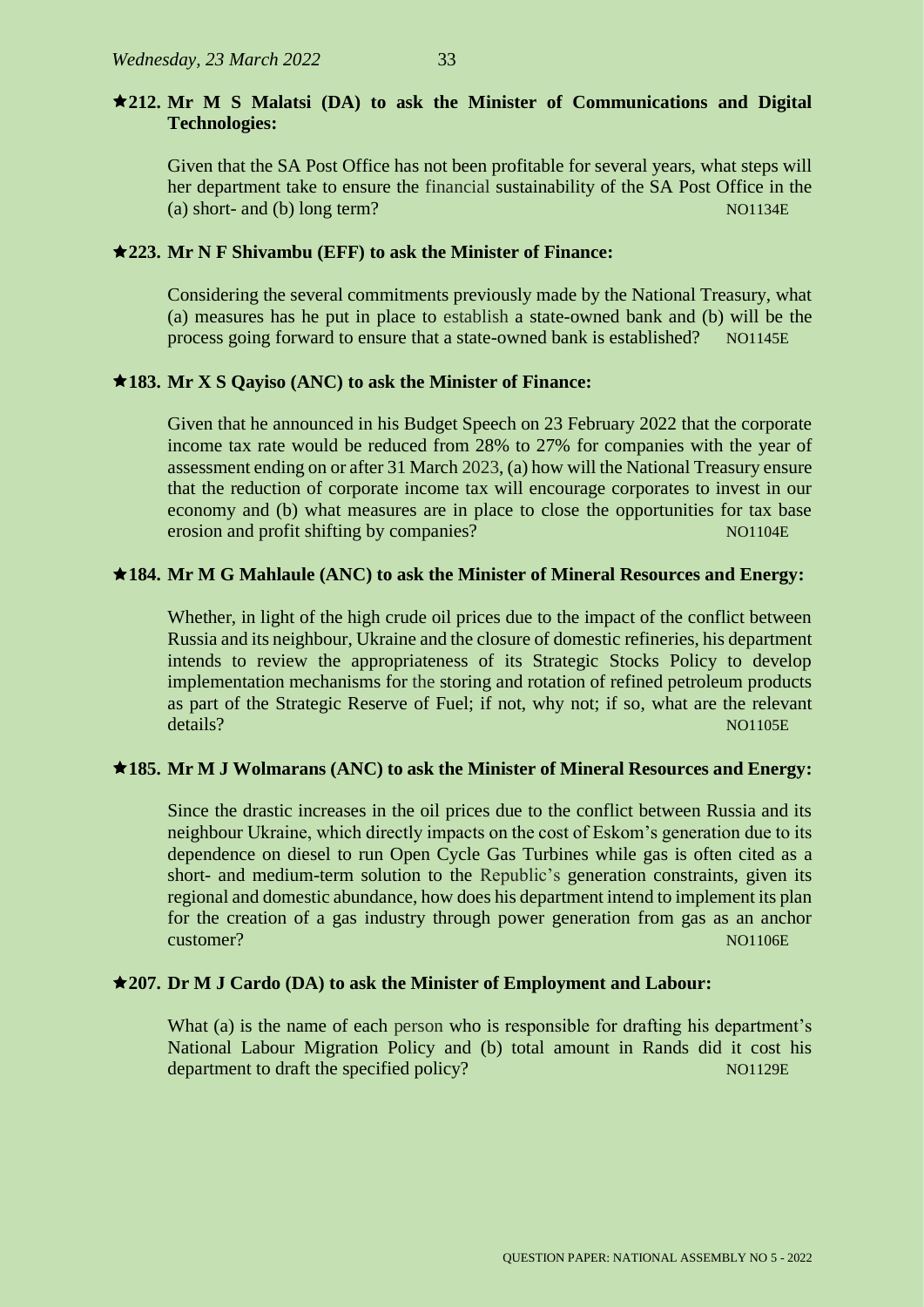#### **231. Ms P Madokwe (EFF) to ask the Minister of Mineral Resources and Energy:**

In light of the fact that in December 2021 the Government made various commitments during the 2021 United Nations Climate Change Conference which are at odds with its stance on the continued use of fossil fuels for energy generation, how does his department plan to reconcile the need to protect the Republic's fossil fuel industry from the Western environmental consciousness of convenience with genuine climate change concerns and the Government's commitments at the conference? NO1153E

#### **186. Ms V T Malinga (ANC) to ask the Minister of Mineral Resources and Energy:**

Whether, in view of the statement on page 45 of the *Eskom Integrated Report* of 31 March 2021 that Eskom is a key enabler of South Africa's transition towards an economically inclusive and lower carbon future, his department has ever considered the possibility for Eskom to create its own division that produces renewable energy for increasing generating capacity; if not, why not; if so, what are the relevant details? NO1107E

#### **200. Ms Z Majozi (IFP) to ask the Minister of Communications and Digital Technologies:**

Whether, in light of the 2020-21 Annual Report of her department that the female representation is currently at 43,40% against the target of 50% on senior management level and that efforts to close the gap are not yielding the desired results, her department has (a) evaluated the efforts to identify possible shortcomings and (b) developed new and better strategies to attract suitable female candidates at senior management level; if not, why not; if so, what are the relevant details of the findings and/or strategies employed? NO1122E

#### **187. Ms M M E Tlhape (ANC) to ask the Minister of Agriculture, Land Reform and Rural Development:**

In light of the conflict between Russia and its neighbour Ukraine that has affected different sectors of the global economy in different ways such as the agricultural products and wine that the Republic exports to Russia, (a) what has she found is the implication of the conflict between Russia and Ukraine on the Republic's agricultural export market to Russia and (b) how does she envisage this will likely affect our food security in relation to the agricultural import market? NO1108E

#### **215. Ms T Bodlani (DA) to ask the Minister of Communications and Digital Technologies:**

What total amount in Rand has the broadcast digital migration cost her department to date? NO1137E

#### **221. Mr W M Thring (ACDP) to ask the Minister of Employment and Labour:**

Whether, noting that the Government has relaxed the COVID-19 regulations and that the vaccines, which are still in a trial phase and lose their efficacy after about six months, do not necessarily prevent the transmission of the virus and are a violation of one's constitutional rights as well as the Nuremberg Code, he still intends to maintain his position on mandatory vaccines; if not, what is the position in this regard; if so, what are the relevant details? No have a set of the relevant details are the relevant details and  $\mu$  NO1143E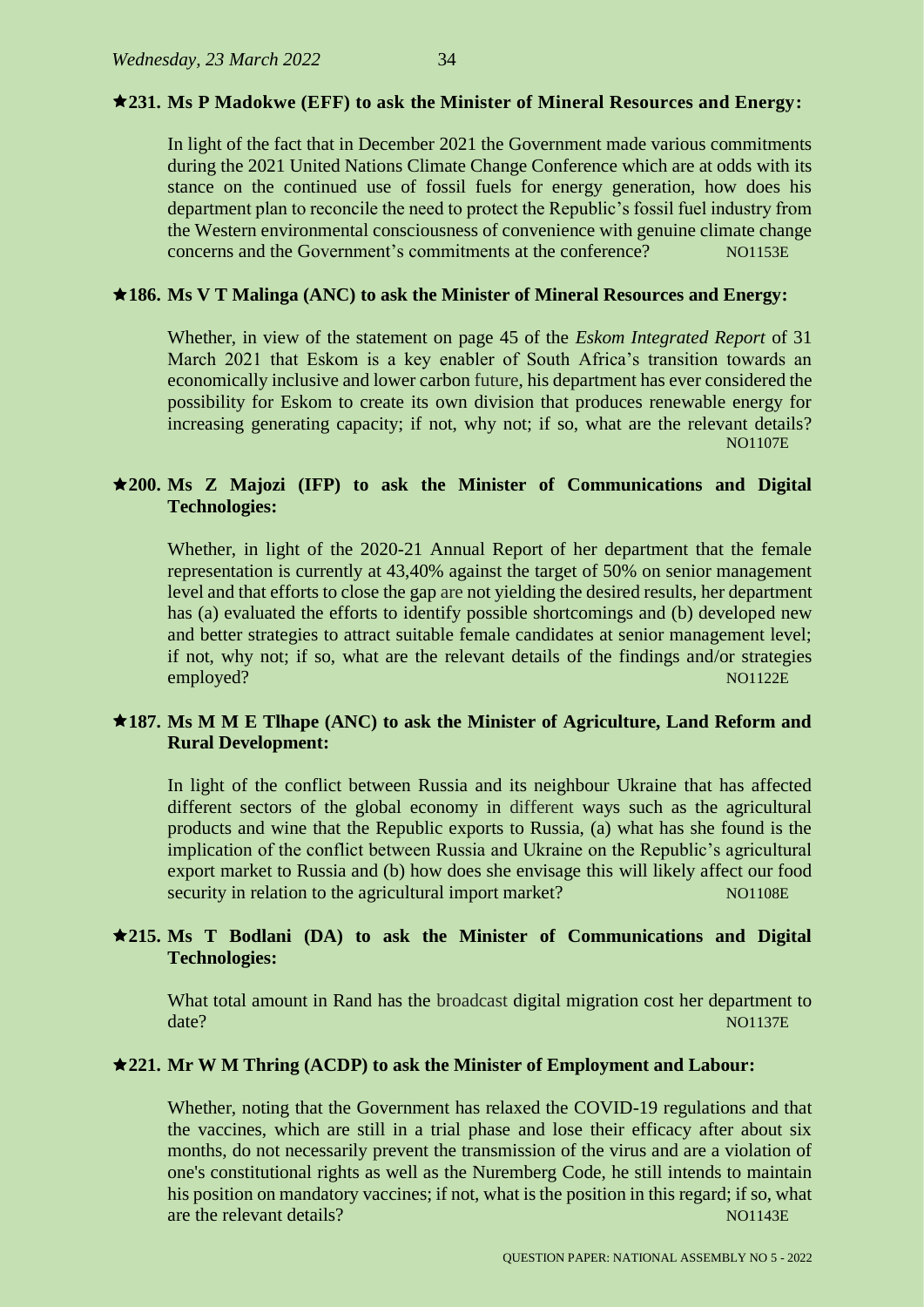#### **188. Ms N P Mahlo (ANC) to ask the Minister of Agriculture, Land Reform and Rural Development:**

Given that agriculture remains an important sector of our economy with great potential to help it grow and create many job opportunities and that a viable development of the agricultural sector through the development and support given to smallholder farmers is critical for the growth of the sector and food security, and noting that in February of this year her department launched the much-awaited farmer register which is a very much-welcomed development, (a) how does her department intend to use the farmer register to help promote increased productivity within the sector and (b) will the specified register be available for use in the attraction of investment in the agricultural sector? NO1109E

#### **193. Mr A M Shaik Emam (NFP) to ask the Minister of Finance:**

What measures will the National Treasury put in place to (a) prevent big banks from closing bank accounts of private businesses in a selective fashion leaving the companies and employees vulnerable to massive job losses and (b) ensure that State banks are created to protect businesses in the Republic from exploitation? NO1114E

#### **189. Mr N Capa (ANC) to ask the Minister of Agriculture, Land Reform and Rural Development:**

In light of the reference that the President of the Republic, Mr M C Ramaphosa, made in the State of the Nation Address on 10 February 2022 to the great potential that cannabis and hemp farming can have on the creation of job opportunities, and the emphasis that he placed on the fact that this new industry of hemp and cannabis should benefit traditional farmers in the most rural and impoverished areas and women and youth, (a) what progress has her department made in terms of stakeholder engagements on the Hemp and Cannabis Master Plan and (b) how does her department intend to ensure that the development of this new flourishing industry becomes truly economically inclusive and does not further contribute towards the strengthening and reinforcement of the existing agricultural monopolies? NO1110E

#### **201. Mr D W Bryant (DA) to ask the Minister of Forestry, Fisheries and the Environment:**

In light of the recommendations pertaining to the lion bone trade emanating from the High-Level Panel Report into the Management of Elephant, Leopard, Lion and Rhino, what are the details of the immediate steps that her department has taken to address the situation of lions that are still remaining in captivity on farms? NO1123E

#### **235. Mr V Pambo (EFF) to ask the Minister of Communications and Digital Technologies:**

What are the full details behind the decision of the SA Broadcasting Corporation to fire a certain person (name and details furnished)? NO1157E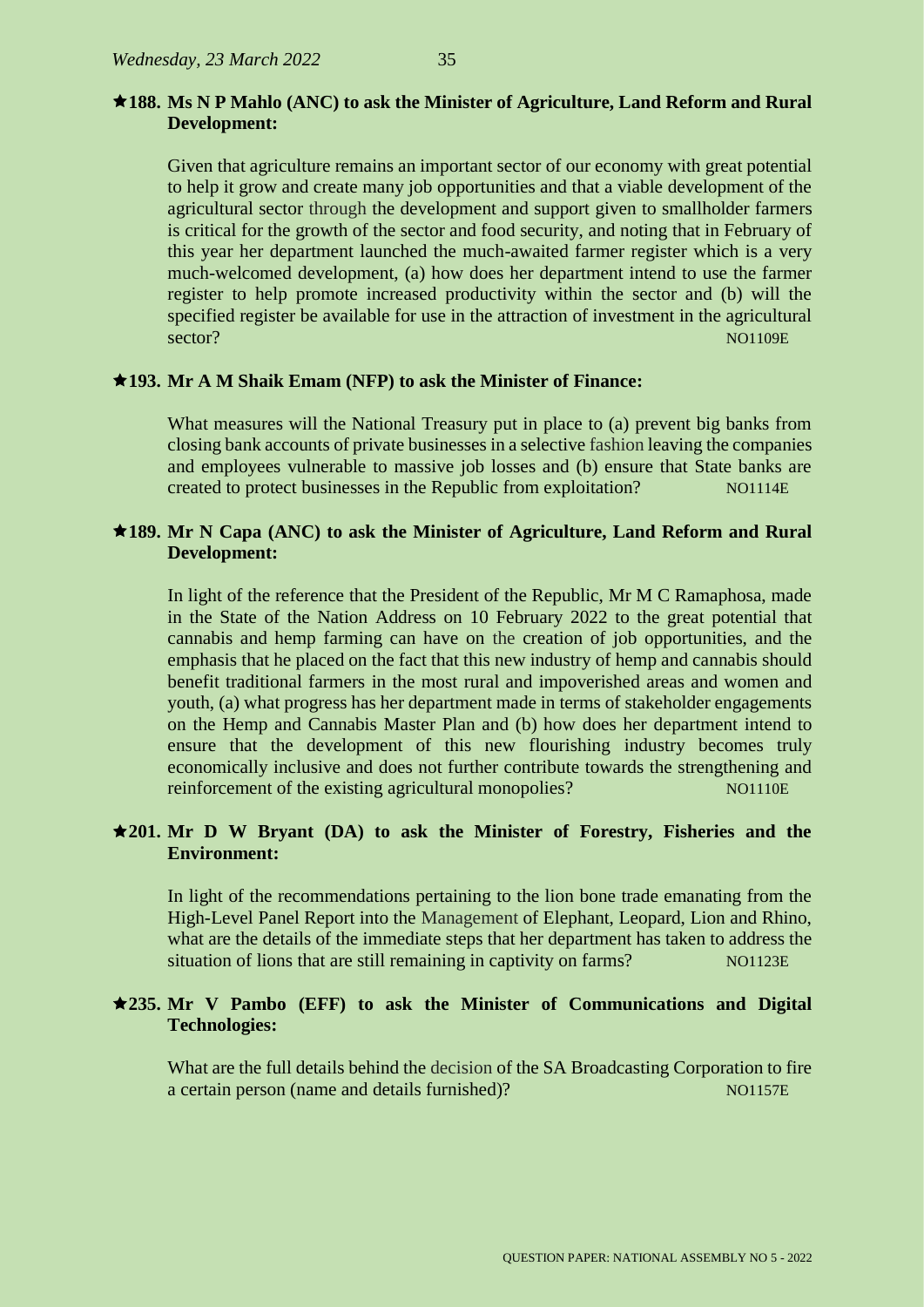#### **190. Mr P M P Modise (ANC) to ask the Minister of Forestry, Fisheries and the Environment:**

Given that her department has announced the results of the 2021-22 Fishing Rights Allocation Process (FRAP) and has indicated that a total of around 2 473 applications were received, although not all applications were successful, (a) what were some of the major challenges that her department had to deal with in the adjudication of the FRAP 2021-22 and (b) how does her department intend to ensure that there is greater participation in the sector by small-scale fisheries? NO1111E

## **191. Ms T V B Mchunu (ANC) to ask the Minister of Forestry, Fisheries and the Environment:**

Given that many South Africans are unemployed and daily facing poverty which needs to be reduced, and noting that the Republic's oceans economy provides us with immense economic opportunities as section 24 of the Constitution of the Republic of South Africa, 1996, provides for the sustainable use of the Republic's natural resources and that oil and gas exploration is one of the pillars of our oceans economy, how does her department intend to ensure that (a) the exploration of the Republic's resources occurs in strict compliance and (b) there is greater exercise of due diligence and care in dealing with risk and necessary rehabilitation in the aftermath of the process to the environment? Notation and the contract of the contract of the contract of the contract of the contract of the contract of the contract of the contract of the contract of the contract of the contract of the contract of the

#### **236. Ms A S Zuma (ANC) to ask the Minister of Employment and Labour:**

Given that as a member of the International Labour Organisation (ILO), South Africa is guided by the ILO's International Labour Standards and Decent Work Age, and noting that the ILO's rights-based approach takes into consideration labour market needs and covers all migrant workers irrespective of nationality and immigration status, and in light of the growing concerns about the implementation of the Republic's labour migration policies, how (a) does the Government intend to strengthen the implementation of its policies in order to combat the exploitation of migrant workers and (b) do government departments and social partners intend to work together to address the challenge of employers who do not comply with legislation? NO1169E

#### **202. Mr D W Bryant (DA) to ask the Minister of Forestry, Fisheries and the Environment:**

- (1) What is the status of the eviction of the unlawful occupiers from Knoflokskraal in Grabouw;
- (2) by what date is it envisaged that the process of evicting the specified unlawful occupiers will be finalised? NO1124E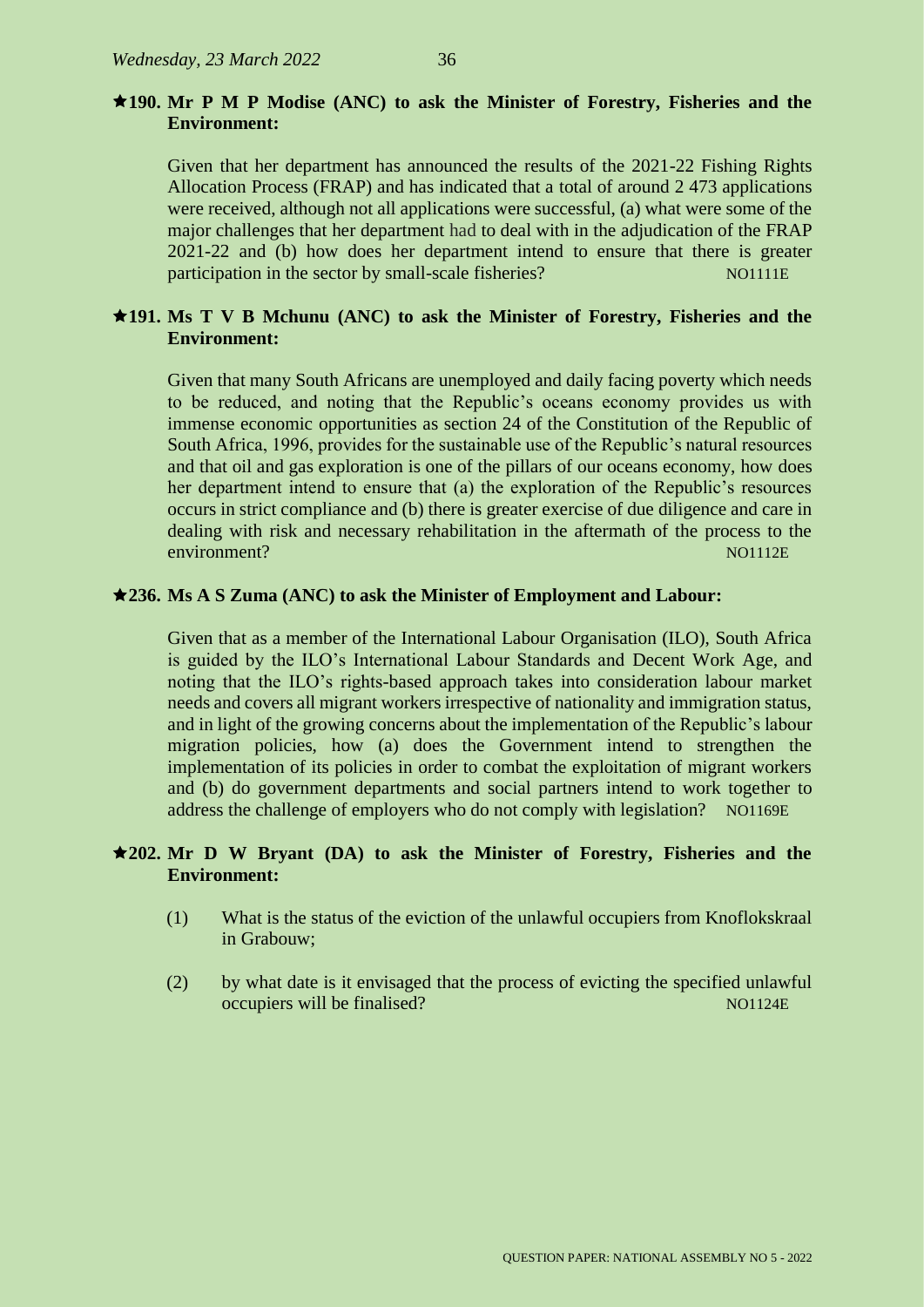## **224. Mr N S Matiase (EFF) to ask the Minister of Agriculture, Land Reform and Rural Development:**

In light of the fact that the 2019 Report of the Presidential Advisory Panel on Land Reform and Agriculture found that land redistribution was hamstrung, partly because beneficiary selection has not been transparent and there is evidence of so-called 'elite capture' as business persons and/or those with personal and/or political connections acquire land ahead of farmers from communal areas and/or farm dwellers who have experience, what measures has she put in place to address the challenge and/or to ensure that the system is free from political and administrative abuse, corruption, elite capture and that deserving and rightful beneficiaries of land reform are the ones who benefit? NO1146E

## **197. Mr S L Ngcobo (IFP) to ask the Minister of Employment and Labour:**

What are the full relevant details of the plans that his department has put in place in order to ensure that the Republic benefits from the changes in the labour force (details furnished)? Note that the contract of the contract of the contract of the contract of the contract of the contract of the contract of the contract of the contract of the contract of the contract of the contract of the cont

## **203. Mr J R B Lorimer (DA) to ask the Minister of Mineral Resources and Energy:**

By what date is it envisaged that his department will put in place a working cadastral system that will perform the tasks that were supposed to have been performed by the SA Mineral Resources Administration System? NO1125E

## **204. Mr J R B Lorimer (DA) to ask the Minister of Mineral Resources and Energy:**

Whether his department has investigated introducing legislation to address the problem of illegal mining in the Republic; if not, what is the position in this regard; if so, (a) what are the details of the findings of his department's investigations in this regard and (b) by what date does he intend to introduce the legislation in the National Assembly? NO1126E

## **225. Mr N S Matiase (EFF) to ask the Minister of Agriculture, Land Reform and Rural Development:**

- (1) With regard to the 2019 Report of the Presidential Advisory Panel on Land Reform and Agriculture which recommended that she should appoint a land tax inquiry to consider a national policy and/or regulations to the Municipal Property Rates Act, Act 6 of 2004 to impose rates on agricultural land to disincentivise the retention of large and unproductive landholdings, what measures has she taken to implement the specified recommendation;
- (2) whether the land tax inquiry has been appointed; if not, why not; if so, on what date? NO1147E

## **205. Mr M Bagraim (DA) to ask the Minister of Employment and Labour:**

What number of domestic workers have (a) registered with the Unemployment Insurance Fund and (b) received pay-outs of claims since 1 January 2020?

NO1127E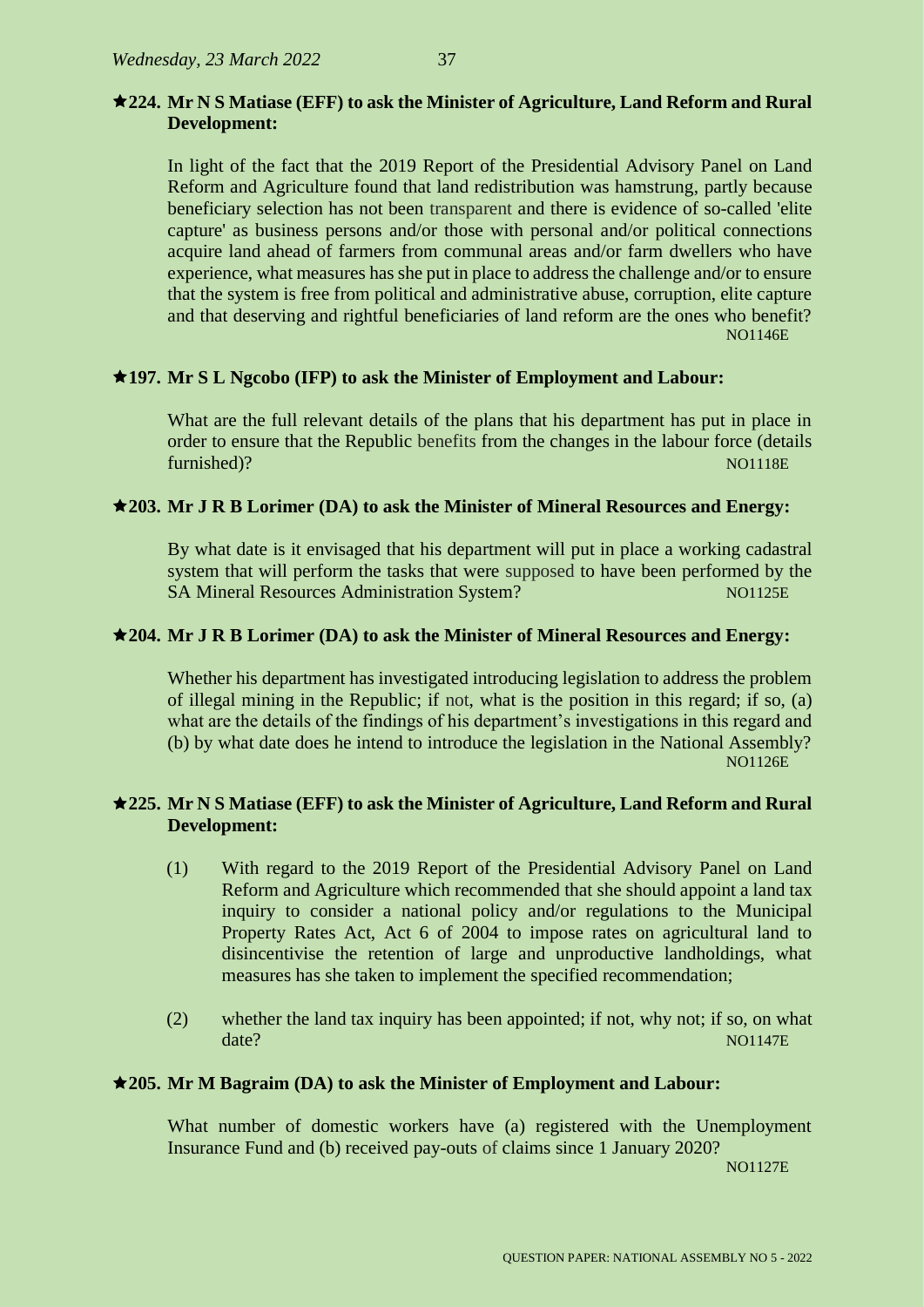## **226. Mr M K Montwedi (EFF) to ask the Minister of Agriculture, Land Reform and Rural Development:**

Whether, with regard to the roadshow she did in the North West to assess the performance of Communal Property Associations (CPAs), she has found that the CPAs are the best vehicles for communal land ownership; if not, why not; if so, what has she found must be done to ensure that CPAs comply with the Communal Property Associations Act, Act 28 of 1996?

## **199. Prof C T Msimang (IFP) to ask the Minister of Mineral Resources and Energy:**

In light of the speech he made at the recent National Energy Dialogue that the Presidential Climate Finance Task Team will lead the mobilisation of funds for the just energy transition of the Republic, what are the details of the cooperation that exists in his department with regard to the proposed task team especially in respect of the financing of the national grid infrastructure? NO1121E

## **206. Mr M Bagraim (DA) to ask the Minister of Employment and Labour:**

With reference to the release of his department's National Labour Migration Policy on 28 February 2022, what is the total (a) number of foreign nationals and (b) estimated number of non-registered foreign nationals who are currently employed in the Republic? Note that the contract of the contract of the contract of the contract of the contract of the contract of the contract of the contract of the contract of the contract of the contract of the contract of the contra

## **208. Dr M J Cardo (DA) to ask the Minister of Employment and Labour:**

What measures has his department taken to forge an environment conducive to job-creation since its reconfiguration to include employment in its mandate in 2019? NO1130E

## **227. Mr M K Montwedi (EFF) to ask the Minister of Agriculture, Land Reform and Rural Development:**

In light of the fact that in the third quarter of the 2021-22 financial year her department had planned to acquire 25 000 ha of strategically located land for land redistribution purposes, but managed to acquire only 4,700 ha, and instead of finalising 450 labour tenants' applications in KwaZulu-Natal, her department only finalised three, what (a) causes this gross underperformance by her department in as far as land redistribution is concerned and (b) measures has she put in place to address this? NO1149E

## **209. Mr N P Masipa (DA) to ask the Minister of Agriculture, Land Reform and Rural Development:**

Whether her department has taken any steps to assist Onderstepoort Biological Products to address the challenges it experiences that often result in its inability to produce sufficient supplies of certain vaccines required by farmers in the Republic; if not, what is the position in this regard; if so, what are the relevant details? NO1131E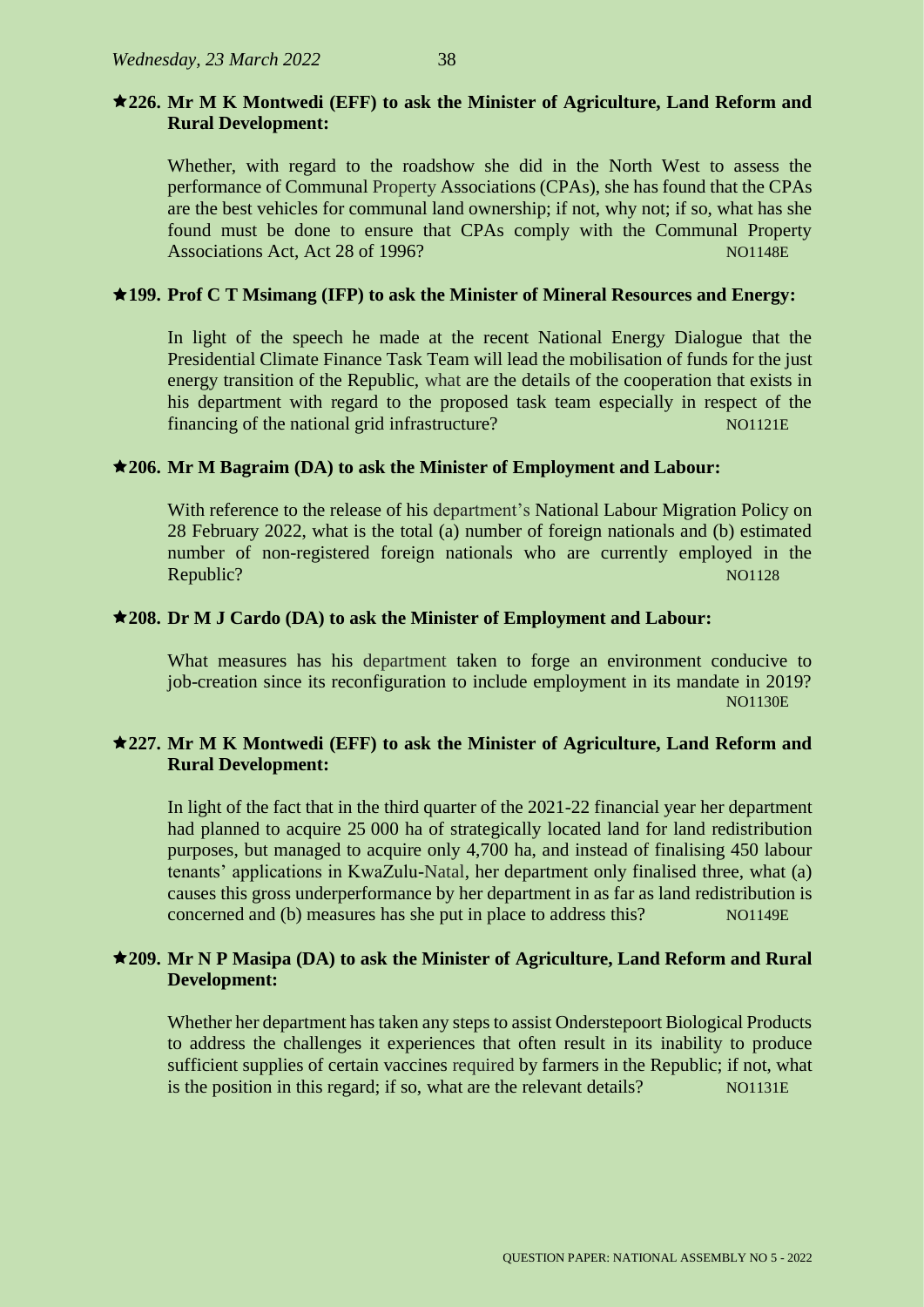## **228. Mr M N Paulsen (EFF) to ask the Minister of Forestry, Fisheries and the Environment:**

In view of the evidence that shows that extreme weather conditions are becoming more prominent due to climate change and are affecting the overall status and wellbeing of the Republic's resources, what mitigation strategies, in collaboration with the Department of Agriculture, Land Reform and Rural Development, has she put in place to mitigate the impact of climate change on the Republic's resources? NO1150E

## **195. Mr N Singh (IFP) to ask the Minister of Forestry, Fisheries and the Environment:**

- (1) Taking into account the position of the Republic regarding the eradication of plastic pollution (details furnished), what specific needs will the agreement and the Republic specifically cater for and address;
- (2) whether she will set up any task team and/or panel of experts to represent the view of the Republic on the development of such an agreement; if not, what is the position in this regard; if so, what are the relevant details? NO1116E

## **210. Mr N P Masipa (DA) to ask the Minister of Agriculture, Land Reform and Rural Development:**

Whether her department has put any measures in place to address the technical barriers of trade of the World Trade Organisation relating to the export of both small and large livestock; if not, why not; if so, what are the relevant details? NO1132E

## **211. Mr M S Malatsi (DA) to ask the Minister of Communications and Digital Technologies:**

Whether, in light of the fact that the Film and Publications Amendment Act, Act 11 of 2019, which came into effect on 1 March 2022 in order to regulate, among other things, online publication of content, her department has taken any steps to ensure that the Film and Publications Board has the necessary human resource capacity to enforce the provisions of the specified Act; if not, what is the position in this regard; if so, what are the relevant details? Note that the relevant details?

## **230. Ms P Madokwe (EFF) to ask the Minister of Mineral Resources and Energy:**

Considering recent reports about the effects of the Russia-Ukraine war on the South African economy, including the possibility of local fuel prices rising to R40 per litre and the imminent closure of South African refineries for a variety of reasons, what steps has he taken to establish a local refinery industry and/or save existing refineries in order to protect the Republic from similar international factors that may arise in the future? NO1152E

## **213. Ms T M Mbabama (DA) to ask the Minister of Agriculture, Land Reform and Rural Development:**

What (a) are the reasons for the lengthy delay in processing the Kramer Land Claim, reference number KRO 6/2/3/D/49/768/971/2, that was submitted 26 years ago on 24 January 1996 and (b) stage is the process at currently? NO1135E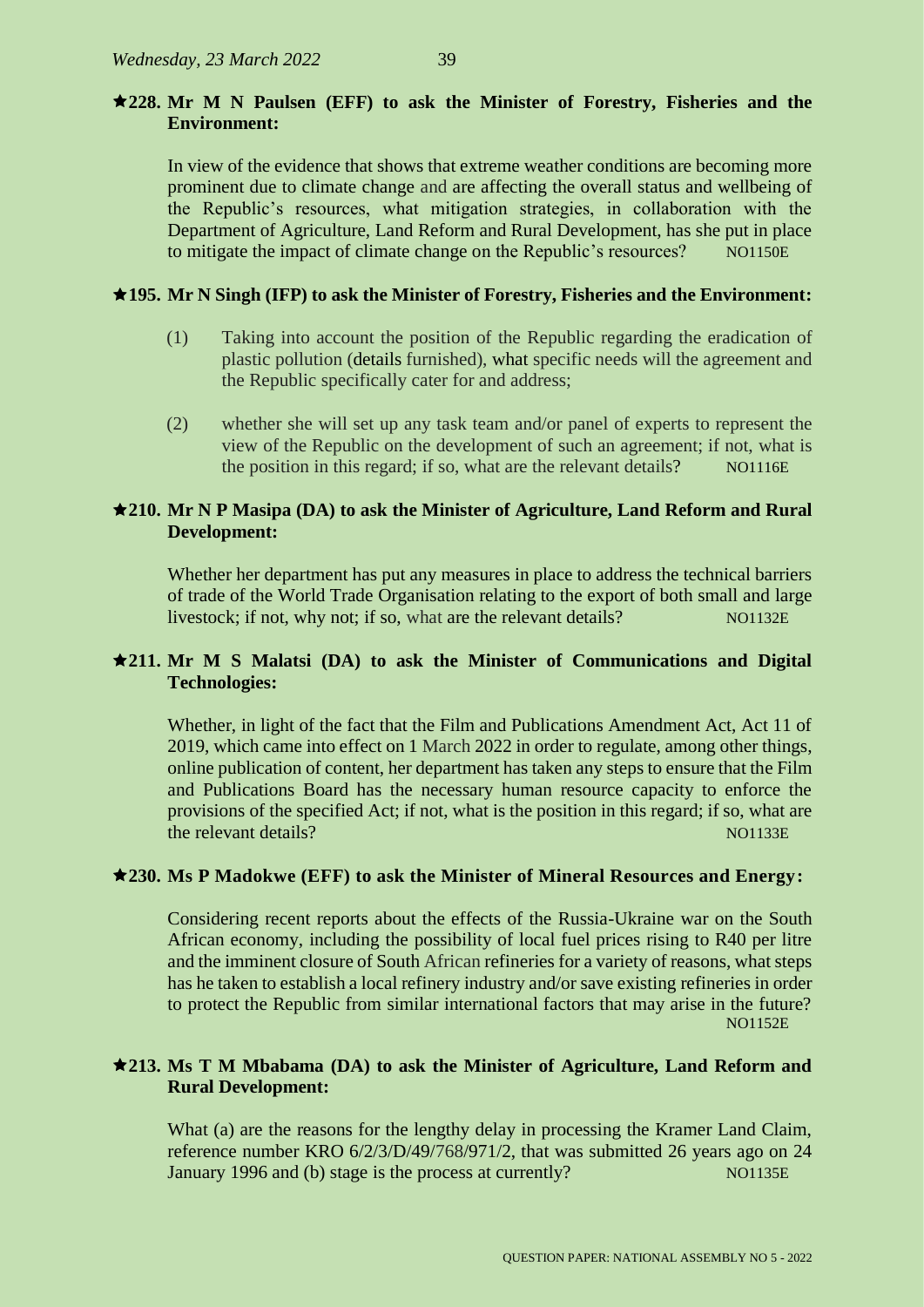#### **229. Mr M N Paulsen (EFF) to ask the Minister of Forestry, Fisheries and the Environment:**

- (1) With reference to her reply to question 302 on 4 March 2022 regarding the *NS Qingdao* that was authorised by her department and/or the SA Maritime Safety Authority (SAMSA) to dump its reactive cargo between Durban and St Helena Bay, 259 km offshore, what have been the findings of SAMSA's investigation into the circumstance that led to the cargo being unstable onboard and subsequently a maritime emergency;
- (2) whether her department has been monitoring the impact of the toxic cargo on marine life since the dumping; if not, why not; if so, what are the details of the impact? NO1151E

#### **198. Prof C T Msimang (IFP) to ask the Minister of Mineral Resources and Energy:**

In light of the reports that the Government intends to revive the Independent System and Market Operator Bill [B9b-2012], which was first published in 2011 and has been long overdue, what steps have been taken by his department to introduce the Bill in Parliament as the legislative reforms are vital for the process of unbundling Eskom and establishing an independent system and market operator? NO1120E

## **216. Ms T Bodlani (DA) to ask the Minister of Communications and Digital Technologies:**

Whether she has or intends to intervene to resolve the public spat between a certain person (name and details furnished) and the SA Broadcasting Corporation; if not, what is the position in this regard; if so, what are the relevant details? NO1138E

#### **217. Ms A M M Weber (DA) to ask the Minister of Forestry, Fisheries and the Environment:**

Whether her department has taken any steps to assist with regard to the management of the invasive plants that are invading the Roodeplaat Dam; if not, what is the position in this regard; if so, what are the relevant details? NO1139E

#### **232. Mr T M Langa (EFF) to ask the Minister of Mineral Resources and Energy:**

Whether, considering that the shareholders of the largest oil refinery in the Republic, Sapref, situated in the south of Durban, have decided to suspend operations indefinitely by the end of March 2022 as they consider selling the plant, he intends to lobby the Government to acquire and run the plant; if not, why not; if so, what are the relevant details? NO1154E

#### **218. Ms A M M Weber (DA) to ask the Minister of Forestry, Fisheries and the Environment:**

What steps will her department take (a) to ensure that the unrehabilitated Kromdraai Gold Mine in eMalahleni stops to violate environmental regulations by releasing effluent acid water into the Wilge River and Klein Olifants River and (b) against any person found to have been responsible for the release of effluent acid water into the specified rivers on or around 22 February 2022?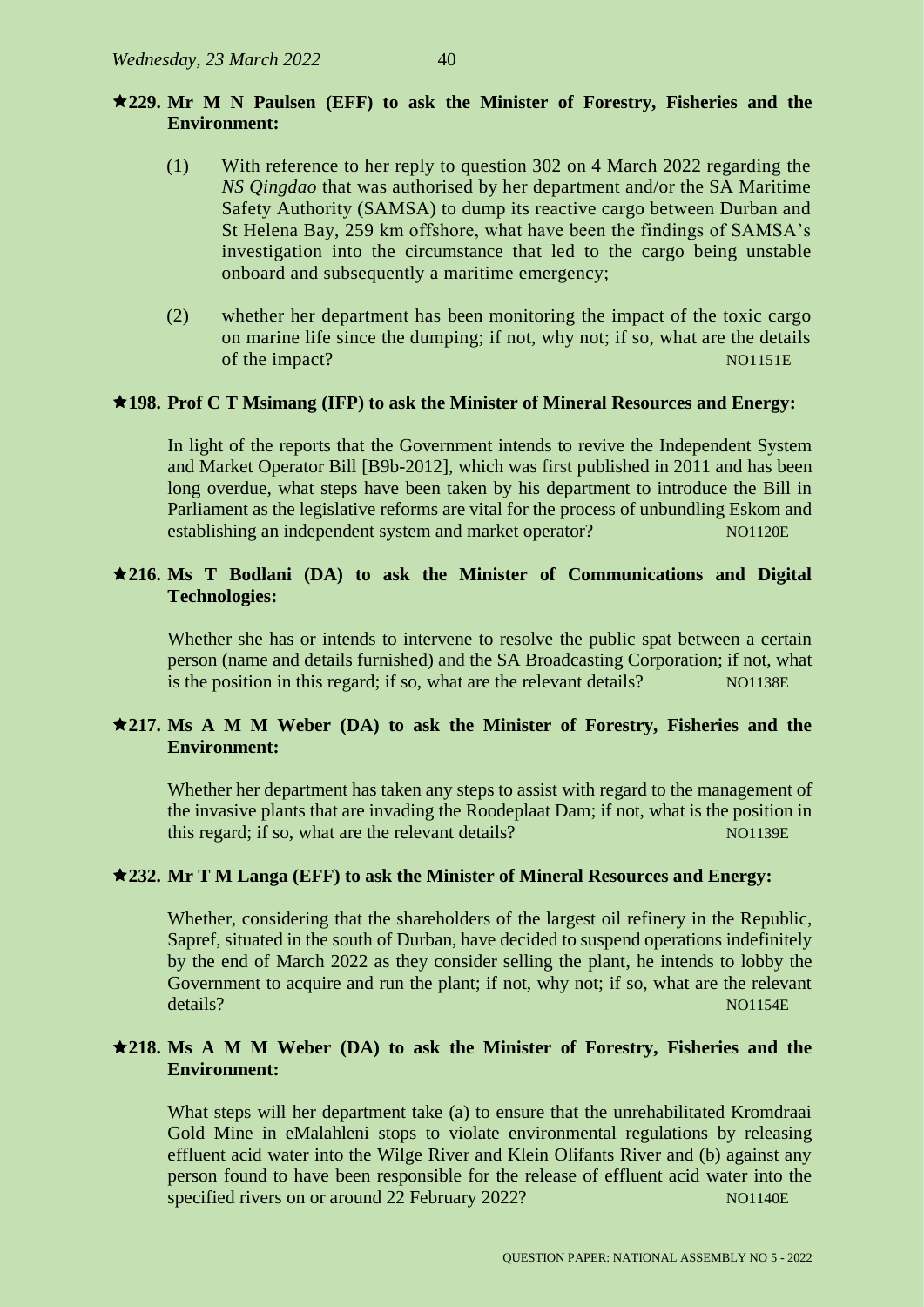#### **233. Ms C N Mkhonto (EFF) to ask the Minister of Employment and Labour:**

Whether, with reference to the meeting of the Standing Committee on Public Accounts held on 19 May 2021, wherein he expressed his frustration that documents cannot be traced when money was paid at the Compensation Fund and consequently committed to initiate skills and forensic audits, he has started the process of the skills and forensic audits; if not, why not; if so, what are the details of the progress to date in respect of his commitment? NO1155E

#### **219. Dr D T George (DA) to ask the Minister of Finance:**

Whether, in view of the sanctions imposed by various countries on the Russian Federation following its invasion of Ukraine, he has found that the abstention of the Republic on the vote of the United Nations General Assembly's resolution condemning the invasion of Ukraine will have a negative impact on the Republic's ability to raise funds from the global markets; if not, what is the position in this regard; if so, what are the relevant details? No have a set of the relevant details and the relevant details and the relevant details below  $\sim$  NO1141E.

#### **234. Ms C N Mkhonto (EFF) to ask the Minister of Employment and Labour:**

Whether his department has ever evaluated the role of labour inspectors since the beginning of the COVID-19 pandemic; if not, what is the position in this regard; if so, what is his assessment of the role of labour inspectors? NO1156E

# **QUESTIONS TRANSFERRED FROM WRITTEN TO ORAL REPLY IN ACCORDANCE WITH RULE 146(1)**

#### **240. Mr J Engelbrecht (DA) to ask the Minister of Agriculture, Land Reform and Rural Development: [***Written Question No 142]*

- (1) Whether, with reference to the devastating effects that an outbreak of the African Horse Sickness (AHS) will have on the local industry, she has been informed of the shortage of supplies of the annual mandatory AHS vaccine in the Republic; if not, what is the position in this regard; if so, (a) on what date was she informed of the shortage and (b) what measures has she taken in this regard;
- (2) whether Onderstepoort Biological Products (OBP) took any urgent steps in response to the shortage in supplies to ensure that it can supply effective, safe and sufficient doses of the AHS vaccine in the Republic; if not, why not; if so, (a) what are the (i) details of the urgent steps taken by the OBP and (ii) timelines in this regard and (b) by what date is it envisaged that the OBP will be in a position to supply effective, safe and sufficient doses of the AHS vaccine in the Republic;
- (3) whether her department intends to conclude a public-private partnership (PPP) in the (a) production and (b) sale of the AHS vaccine in order to ensure that there is no shortage in supplies of the AHS vaccine in the future; if not, why not; if so, what (i) control measures will be put in place to ensure that all AHS